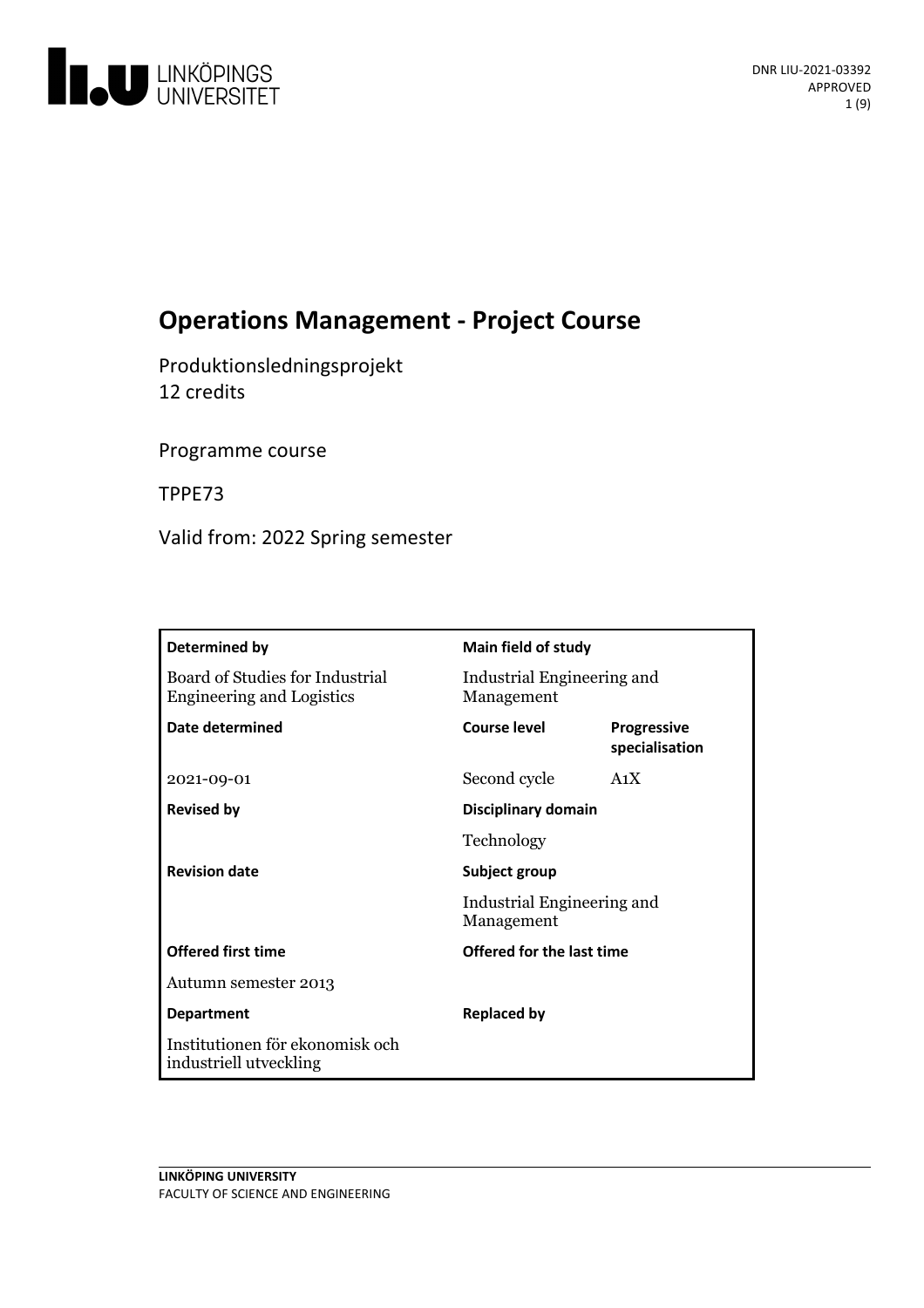# Specific information

Not generically selectable for students in semester 7 and above, see Entry requirements.

# Course offered for

- Master of Science in Industrial Engineering and Management
- Master of Science in Mechanical Engineering
- Master of Science in Industrial Engineering and Management International
- Master's Programme in Industrial Engineering and Management

## Entry requirements

This course concludes the master profile Operations Management for the I/Ii and <sup>M</sup> programs and the master profile Operations Management for the IND program, and it is required that the student has already passed the preparatory profile courses. Prior to the start of the course, the examiner/director of studies will verify that participating students have sufficient knowledge, see information under Prerequisites.

## **Prerequisites**

Pass in at least one of the following courses; Production and Operations Management, Production System Planning and Management, Manufacturing Planning and Control, Operations (Manufacturing) Strategy, or Quantitative Models and Analysis in Operations Management.

# Intended learning outcomes

The course aims to impart knowledge and skills and to develop students' capacity for implementation of Operations Management. Students will solve, in project form, real Operations Management problems in different kinds of businesses. On completion of the course the student will have achieved the following learning objectives:

- 
- Knowledge about research methods in Operations Management.<br>• Be able to identify, select and apply theory and knowledge areas based on
- specific problems.<br>• Be able to identify, select and apply theory and investigation tools in a real
- problem.<br>• Mastery of written and oral communication of the results of the project
- work during various phases of the project.<br>• Obtain experience in planning and implementing projects in the group.<br>• Critical review of own and others' work.
- 

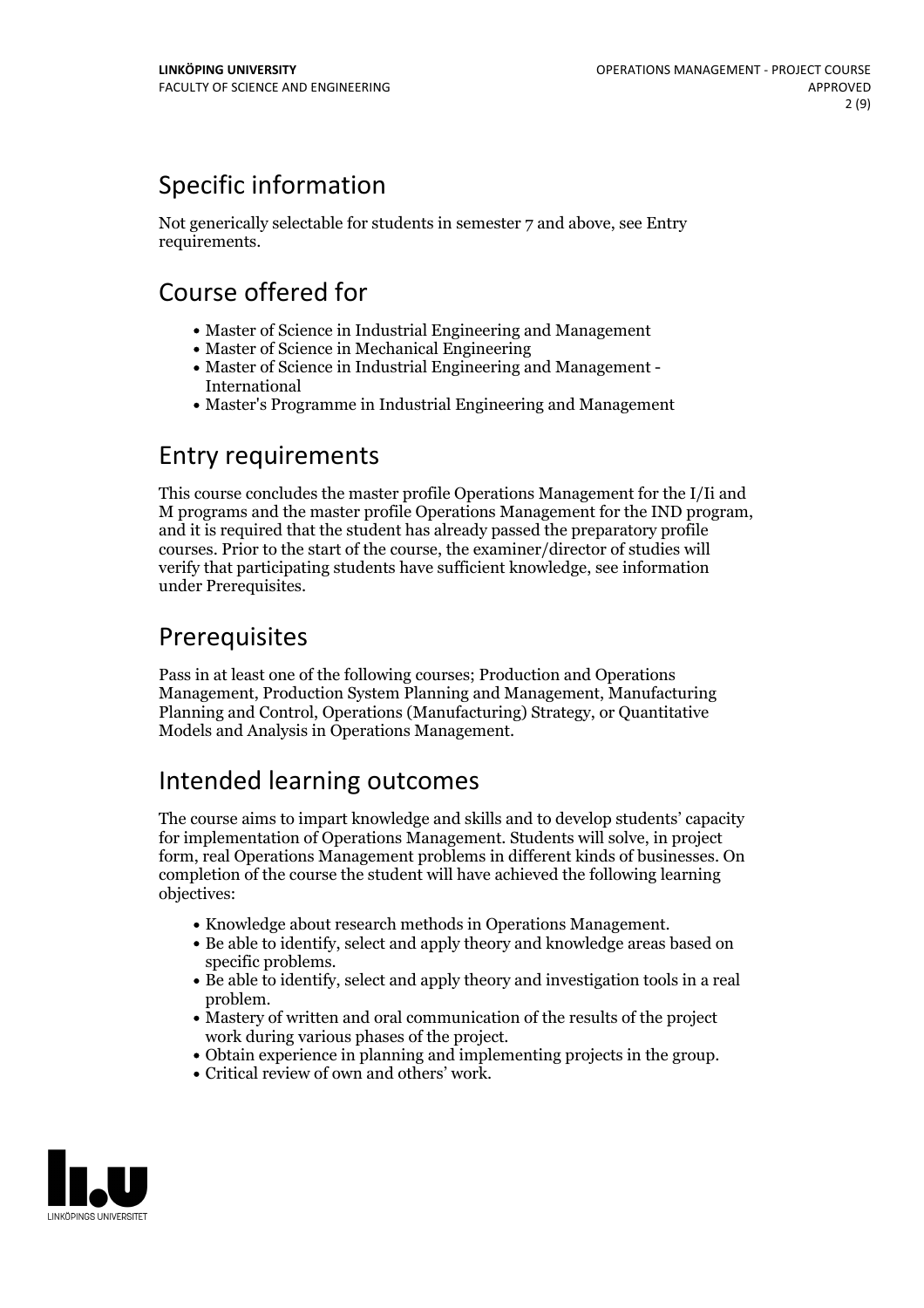## Course content

- Research methods in Operations Management, such as in a structured way break down and clarify a problem, to analyze and draw conclusions on a
- substantiated way.<br>• Data collection, interviews, surveys, and data capture.<br>• Report-writing methodology, presentation and opposition.
- 

## Teaching and working methods

A small number of lectures and/or seminars give grounds in methodical investigations and analysis, suitable to be applied in Operations Management. The students are divided into smaller groups. These groups are working on a major project with a company specific task. Each project is assigned a supervisor from the Department. The course runs throughout the whole fall semester.

Theory seminars are used to disseminate knowledge about the theory that may be needed within the framework of the course. Part of the seminar is in preparation for the presentation of the contents of the others in the course. The second part is the active participation of theory workshops.

## Examination

PRA2 Project work including halftime examination 6 credits U, G PRA3 Project work including halftime examination 6 credits U, 3, 4, 5 The project report is the main examination dossier. Report assesses from main criteria logic/red wire and credibility, which includes:

- The problem is clearly presented and problematized and specific issues are
- clearly justified. The theoretical framework is motivated, presented and applied in <sup>a</sup> relevant
- way. The methods and approaches are justified and can be considered as
- appropriate and applied appropriately. That the conclusions can be judged as credible and is <sup>a</sup> logical consequence of the work presented.

## Grades

Four-grade scale, LiU, U, 3, 4, 5

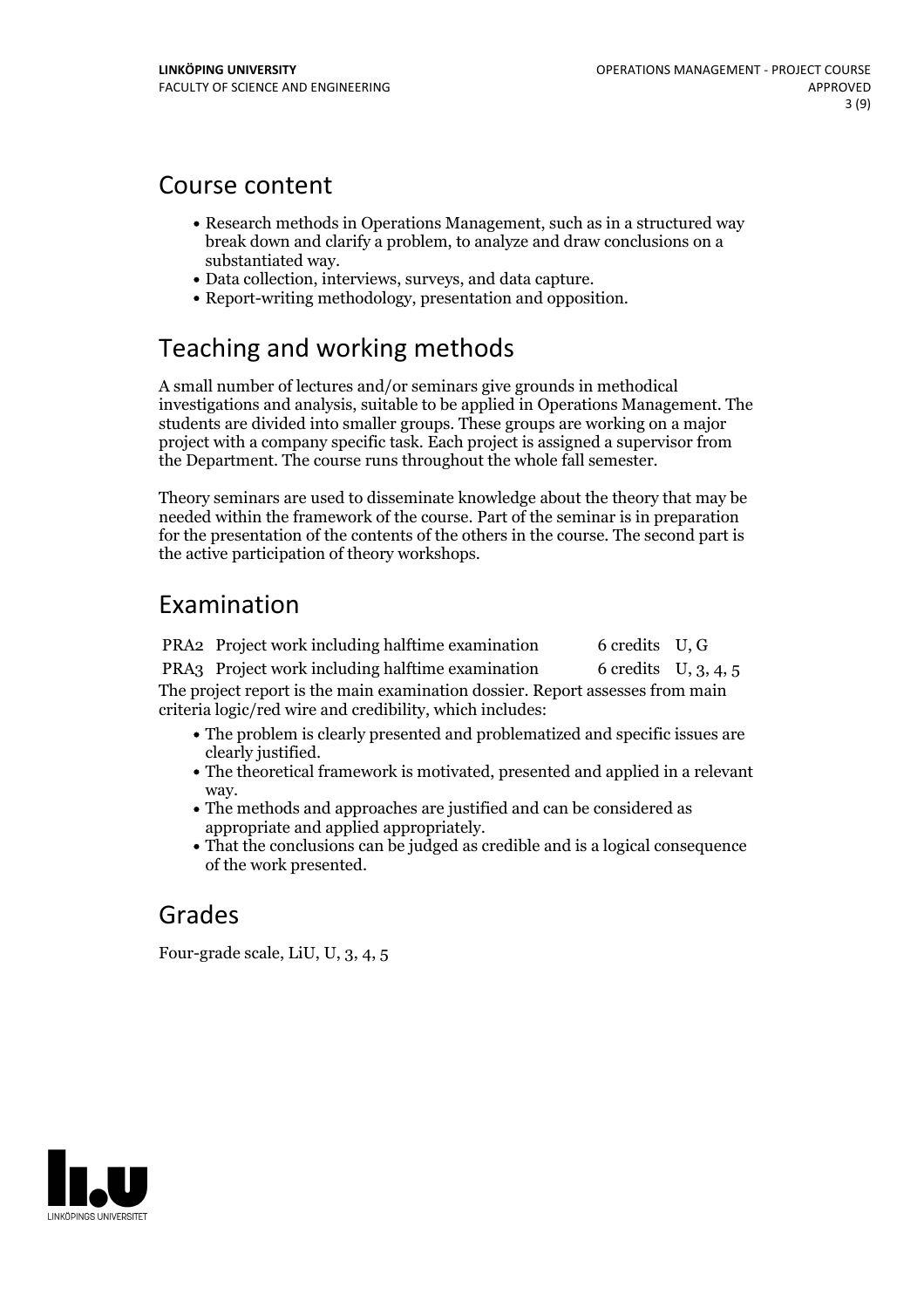# Other information

### **About teaching and examination language**

The teaching language is presented in the Overview tab for each course. The examination language relates to the teaching language as follows:

- If teaching language is "Swedish", the course as a whole could be given in Swedish, or partly in English. Examination language is Swedish, but parts
- of the examination can be in English. If teaching language is "English", the course as <sup>a</sup> whole is taught in English. Examination language is English. If teaching language is "Swedish/English", the course as <sup>a</sup> whole will be
- taught in English if students without prior knowledge of the Swedish language participate. Examination language is Swedish or English depending on teaching language.

#### **Other**

The course is conducted in a manner where both men's and women's experience and knowledge are made visible and developed.

The planning and implementation of a course should correspond to the course syllabus. The course evaluation should therefore be conducted with the course syllabus as a starting point.

If special circumstances prevail, the vice-chancellor may in a special decision specify the preconditions for temporary deviations from this course syllabus, and delegate the right to take such decisions.

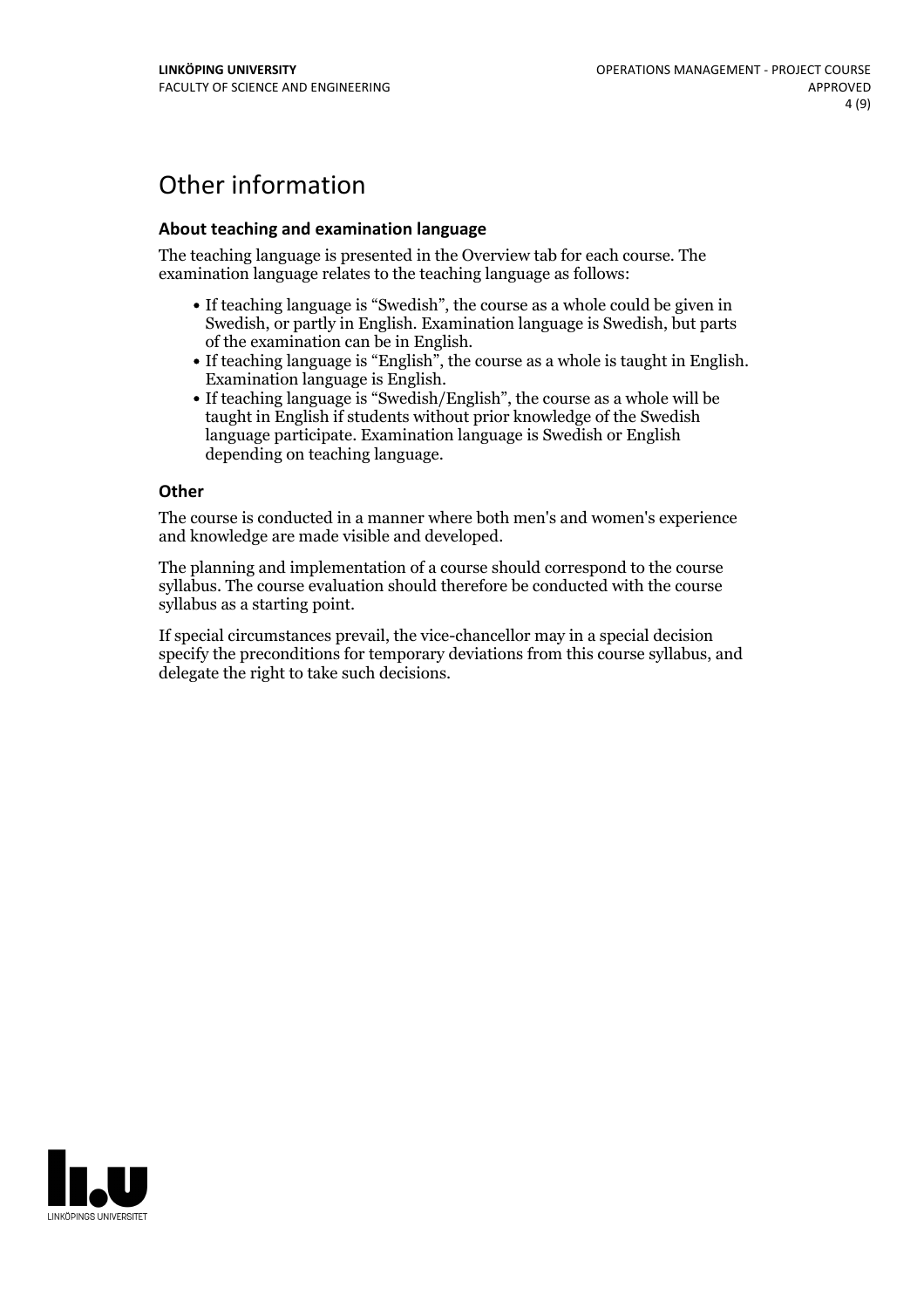# **Common rules**

## Course syllabus

A syllabus must be established for each course. The syllabus specifies the aim and contents of the course, and the prior knowledge that a student must have in order to be able to benefit from the course.

## Timetabling

Courses are timetabled after a decision has been made for this course concerning its assignment to a timetable module.

## Interruption in and deregistration from a course

The LiU decision, Guidelines concerning confirmation of participation in education (Dnr LiU-2020-02256), states that interruptions in study are to be recorded in Ladok. Thus, all students who do not participate in a course for which they have registered must record the interruption, such that the registration on the course can be removed. Deregistration from or interrupting a course is carried out using <sup>a</sup> web-based form: https://www.lith.liu.se/for- [studenter/kurskomplettering?l=en.](https://www.lith.liu.se/for-studenter/kurskomplettering?l=en)

## Cancelled courses and changes to the course syllabus

Courses with few participants (fewer than 10) may be cancelled or organised in a manner that differs from that stated in the course syllabus. The Dean is to deliberate and decide whether a course is to be cancelled or changed from the course syllabus.

## Guidelines relating to examinations and examiners

For details, see Guidelines for education and examination for first-cycle and second-cycle education at Linköping University, Dnr LiU-2020-04501 [\(http://styrdokument.liu.se/Regelsamling/VisaBeslut/917592\)](http://styrdokument.liu.se/Regelsamling/VisaBeslut/917592).

An examiner must be employed as a teacher at LiU according to the LiU Regulations for Appointments, Dnr LiU-2021-01204 [\(https://styrdokument.liu.se/Regelsamling/VisaBeslut/622784](https://styrdokument.liu.se/Regelsamling/VisaBeslut/622784)). For courses in second-cycle, the following teachers can be appointed as examiner: Professor (including Adjunct and Visiting Professor), Associate Professor (including Adjunct), Senior Lecturer (including Adjunct and Visiting Senior Lecturer), Research Fellow, or Postdoc. For courses in first-cycle, Assistant Lecturer (including Adjunct and Visiting Assistant Lecturer) can also be appointed as examiner in addition to those listed for second-cycle courses. In exceptional cases, a Part-time Lecturer can also be appointed as an examiner at both first- and second cycle, see Delegation of authority for the Board of Faculty of Science and Engineering.

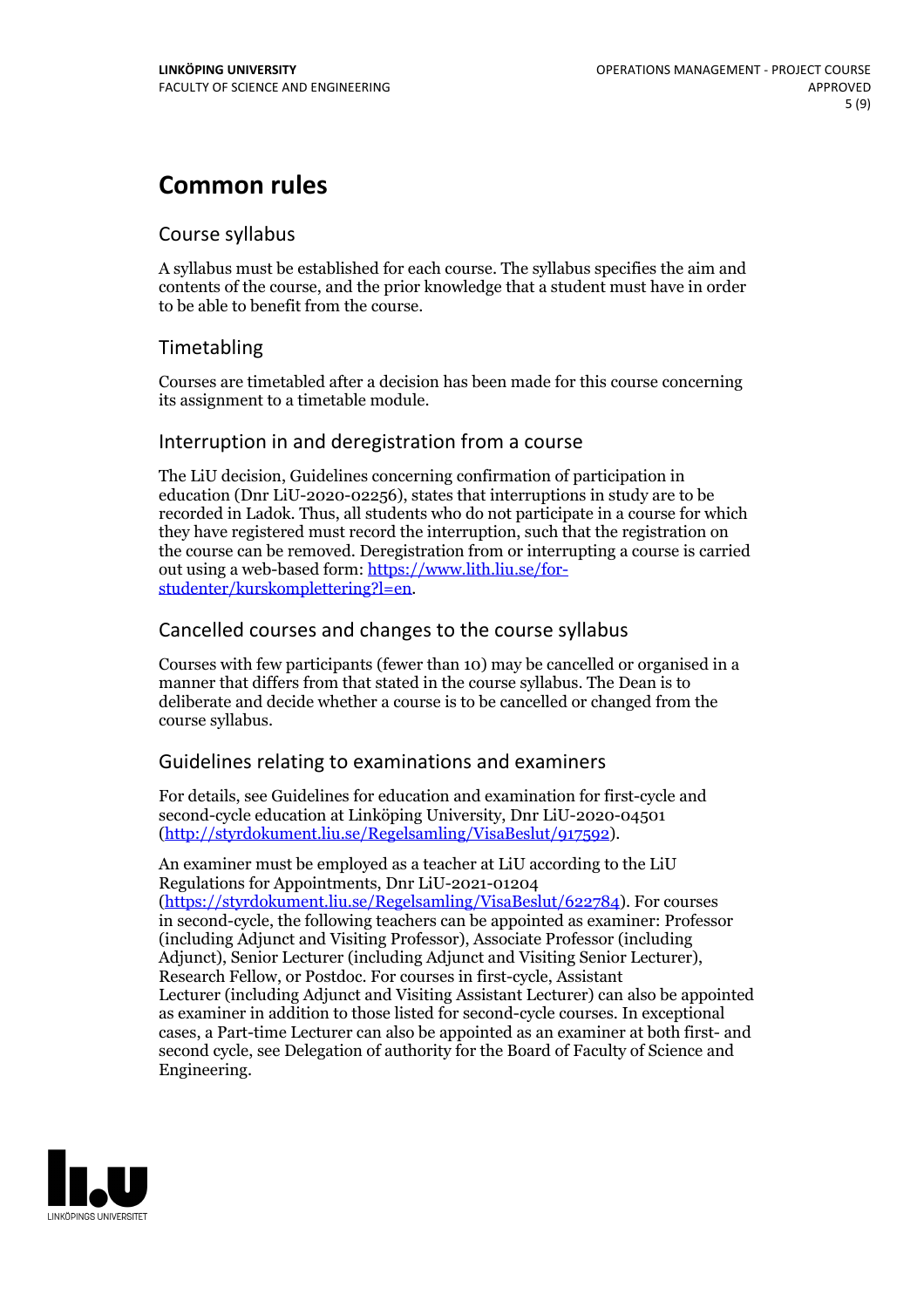## Forms of examination

#### **Principles for examination**

Written and oral examinations and digital and computer-based examinations are held at least three times a year: once immediately after the end of the course, once in August, and once (usually) in one of the re-examination periods. Examinations held at other times are to follow a decision of the faculty programme board.

Principles for examination scheduling for courses that follow the study periods:

- courses given in VT1 are examined for the first time in March, with re-examination in June and August
- courses given in VT2 are examined for the first time in May, with re-examination in August and October
- courses given in HT1 are examined for the first time in October, with re-examination in January and August
- courses given in HT2 are examined for the first time in January, with re-examination in March and in August.

The examination schedule is based on the structure of timetable modules, but there may be deviations from this, mainly in the case of courses that are studied and examined for several programmes and in lower grades (i.e. 1 and 2).

Examinations for courses that the faculty programme board has decided are to be held in alternate years are held three times during the school year in which the course is given according to the principles stated above.

Examinations for courses that are cancelled orrescheduled such that they are not given in one or several years are held three times during the year that immediately follows the course, with examination scheduling that corresponds to the scheduling that was in force before the course was cancelled or rescheduled.

When a course, or a written examination (TEN, DIT, DAT), is given for the last time, the regular examination and two re-examinations will be offered. Thereafter, examinations are phased out by offering three examinations during the following academic year at the same times as the examinations in any substitute course. If there is no substitute course, three examinations will be offered during re- examination periods during the following academic year. Other examination times are decided by the faculty programme board. In all cases above, the examination is also offered one more time during the academic year after the following, unless the faculty programme board decides otherwise. In total, 6 re-examinations are offered, of which 2 are regular re-examinations. In the examination registration system, the examinations given for the penultimate time and the last time are denoted.

If a course is given during several periods of the year (for programmes, or on different occasions for different programmes) the faculty programme board or boards determine together the scheduling and frequency of re-examination occasions.

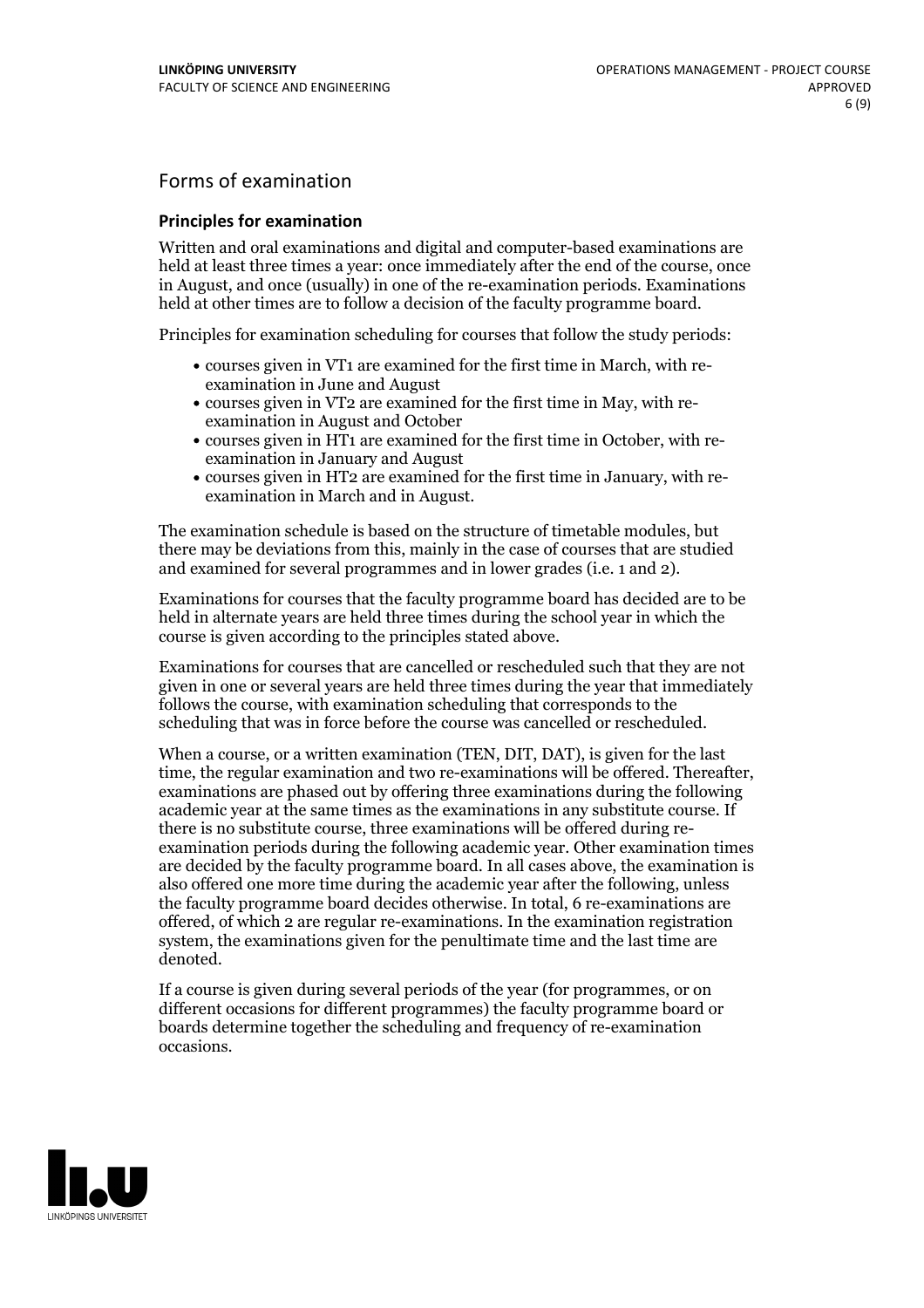### **Retakes of other forms of examination**

Regulations concerning retakes of other forms of examination than written examinations and digital and computer-based examinations are given in the LiU guidelines for examinations and examiners, [http://styrdokument.liu.se/Regelsamling/VisaBeslut/917592.](http://styrdokument.liu.se/Regelsamling/VisaBeslut/917592)

#### **Course closure**

For Decision on Routines for Administration of the Discontinuation of Educational Programs, Freestanding Courses and Courses in Programs, see DNR LiU-2021-04782. After a decision on closure and after the end of the discontinuation period, the students are referred to a replacement course (or similar) according to information in the course syllabus or programme syllabus. If a student has passed some part/parts of a closed program course but not all, and there is an at least partially replacing course, an assessment of crediting can be made. Any crediting of course components is made by the examiner.

### **Registration for examination**

In order to take an written, digital or computer-based examination, registration in advance is mandatory, see decision in the university's rule book [https://styrdokument.liu.se/Regelsamling/VisaBeslut/622682.](https://styrdokument.liu.se/Regelsamling/VisaBeslut/622682) An unregistered student can thus not be offered a place. The registration is done at the Student Portal or in the LiU-app during the registration period. The registration period opens 30 days before the date of the examination and closes 10 days before the date of the examination. Candidates are informed of the location of the examination by email, four days in advance.

### **Code of conduct for students during examinations**

Details are given in a decision in the university's rule book: <http://styrdokument.liu.se/Regelsamling/VisaBeslut/622682>.

#### **Retakes for higher grade**

Students at the Institute of Technology at LiU have the right to retake written examinations and digital and computer-based examinations in an attempt to achieve a higher grade. This is valid for all examination components with code "TEN", "DIT" and "DAT". The same right may not be exercised for other examination components, unless otherwise specified in the course syllabus.

A retake is not possible on courses that are included in an issued degree diploma.

#### **Grades**

The grades that are preferably to be used are Fail (U), Pass (3), Pass not without distinction  $(4)$  and Pass with distinction  $(5)$ .

- Grades U, 3, 4, 5 are to be awarded for courses that have written or digital examinations.<br>• Grades Fail (U) and Pass (G) may be awarded for courses with a large
- degree of practical components such as laboratory work, project work and

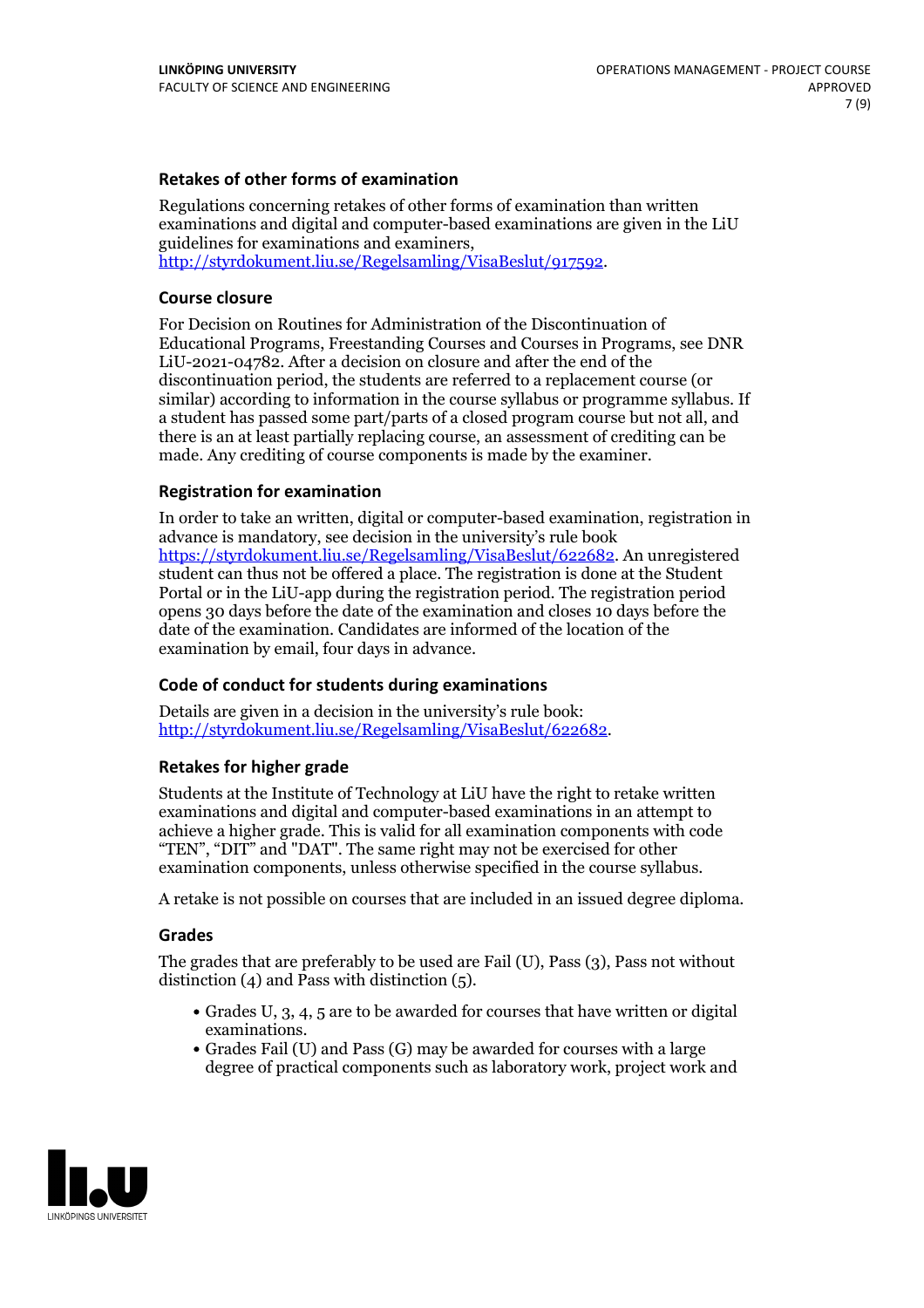group work.<br>• Grades Fail (U) and Pass (G) are to be used for degree projects and other independent work.

### **Examination components**

The following examination components and associated module codes are used at the Faculty of Science and Engineering:

- Grades U, 3, 4, 5 are to be awarded for written examinations (TEN) and
- digital examinations (DIT).<br>• Examination components for which the grades Fail (U) and Pass (G) may be awarded are laboratory work (LAB), project work (PRA), preparatory written examination (KTR), digital preparatory written examination (DIK), oral examination (MUN), computer-based examination (DAT), home
- assignment (HEM), and assignment (UPG).<br>• Students receive grades either Fail (U) or Pass (G) for other examination components in which the examination criteria are satisfied principally through active attendance such as tutorial group (BAS) or examination item
- (MOM).<br>• Grades Fail (U) and Pass (G) are to be used for the examination components Opposition (OPPO) and Attendance at thesis presentation (AUSK) (i.e. part of the degree project).

In general, the following applies:

- 
- Mandatory course components must be scored and given <sup>a</sup> module code. Examination components that are not scored, cannot be mandatory. Hence, it is voluntary to participate in these examinations, and the voluntariness must be clearly stated. Additionally, if there are any associated conditions to
- the examination component, these must be clearly stated as well. For courses with more than one examination component with grades U,3,4,5, it shall be clearly stated how the final grade is weighted.

For mandatory components, the following applies (in accordance with the LiU Guidelines for education and examination for first-cycle and second-cycle

[http://styrdokument.liu.se/Regelsamling/VisaBeslut/917592\)](http://styrdokument.liu.se/Regelsamling/VisaBeslut/917592):

If special circumstances prevail, and if it is possible with consideration of the nature of the compulsory component, the examiner may decide to replace the compulsory component with another equivalent component.

For possibilities to alternative forms of examinations, the following applies (in accordance with the LiU Guidelines for education and examination for first-cycle [http://styrdokument.liu.se/Regelsamling/VisaBeslut/917592\)](http://styrdokument.liu.se/Regelsamling/VisaBeslut/917592):

If the LiU coordinator for students with disabilities has granted a student the right to an adapted examination for a written examination in an examination hall, the student has the right to it.